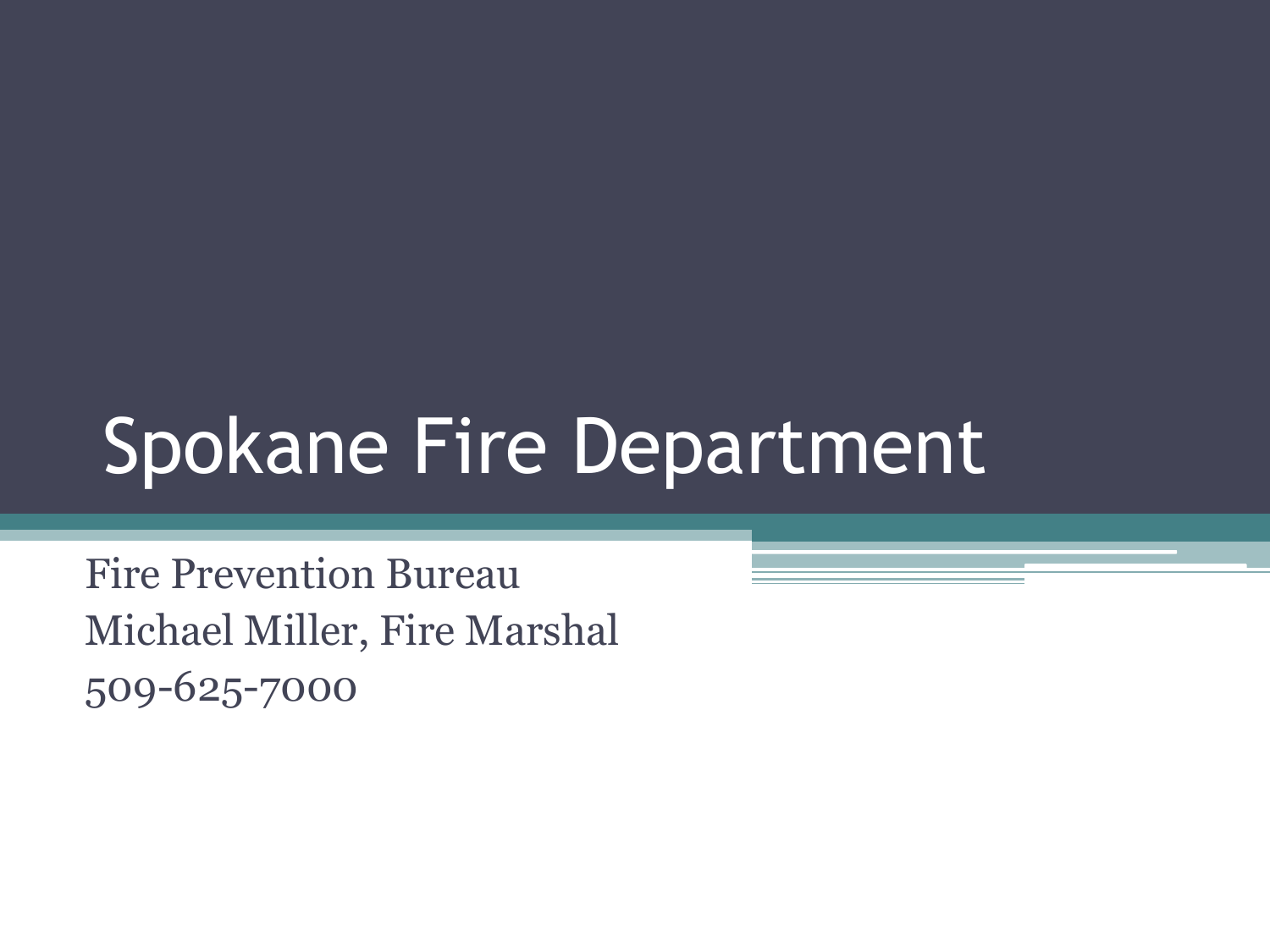## Prevention Bureau Mission

- To improve the quality of life for the City of Spokane through risk assessment, code enforcement, fire investigation, and public education.
	- Provide a minimum level of life safety.
	- Reduce the number of accidental fires.
	- Reduce injuries and fatalities from fire.
	- Reduce the amount of property loss from fire.
	- Provide safety to firefighters and emergency responders during emergency operations.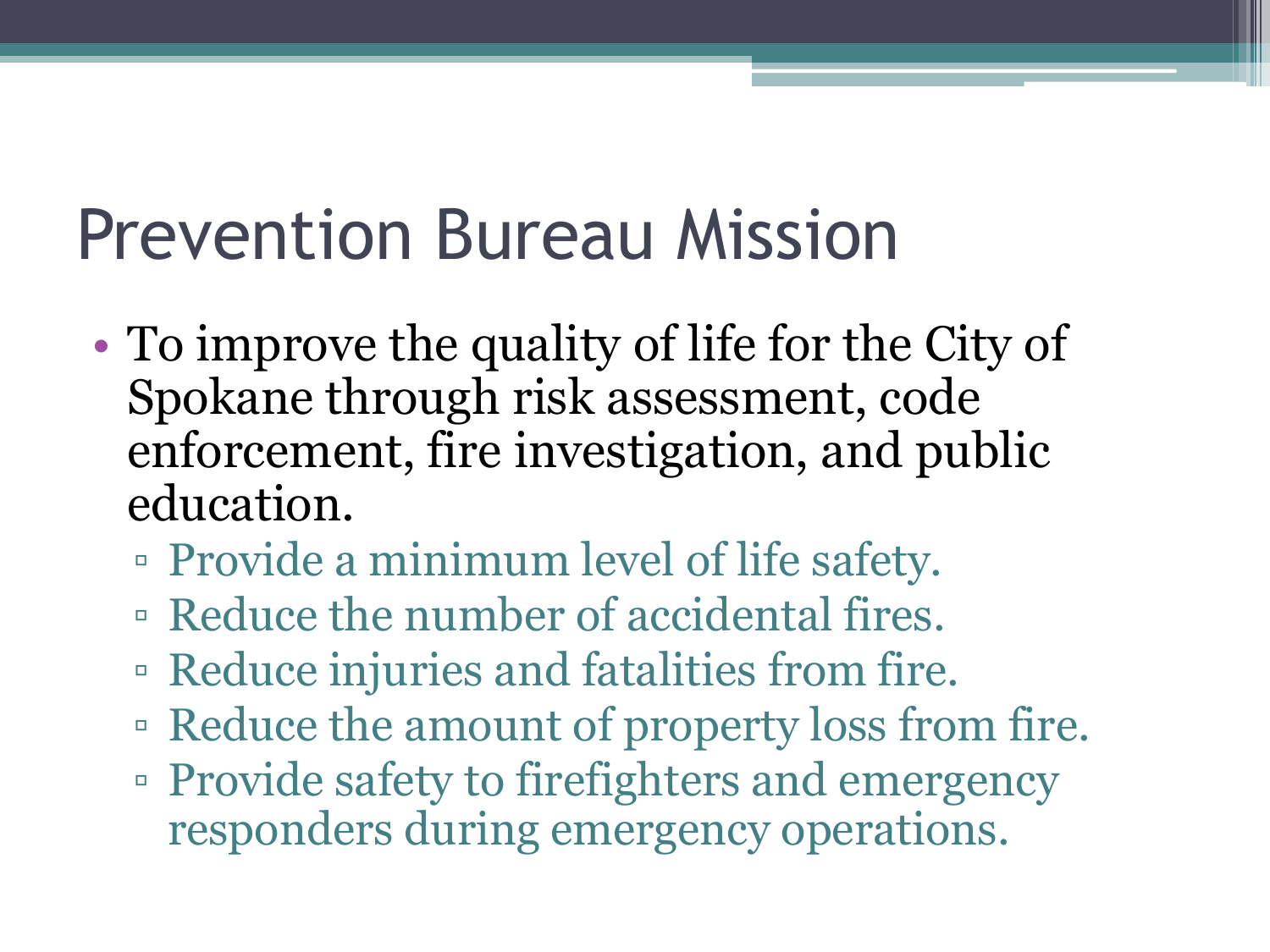### Methods

- Community Outreach/Public Education
- School Fire Drill program
- Special inspections
- Plan review
	- New and remodel construction plans for conformance to Spokane Municipal and International Fire Code requirements.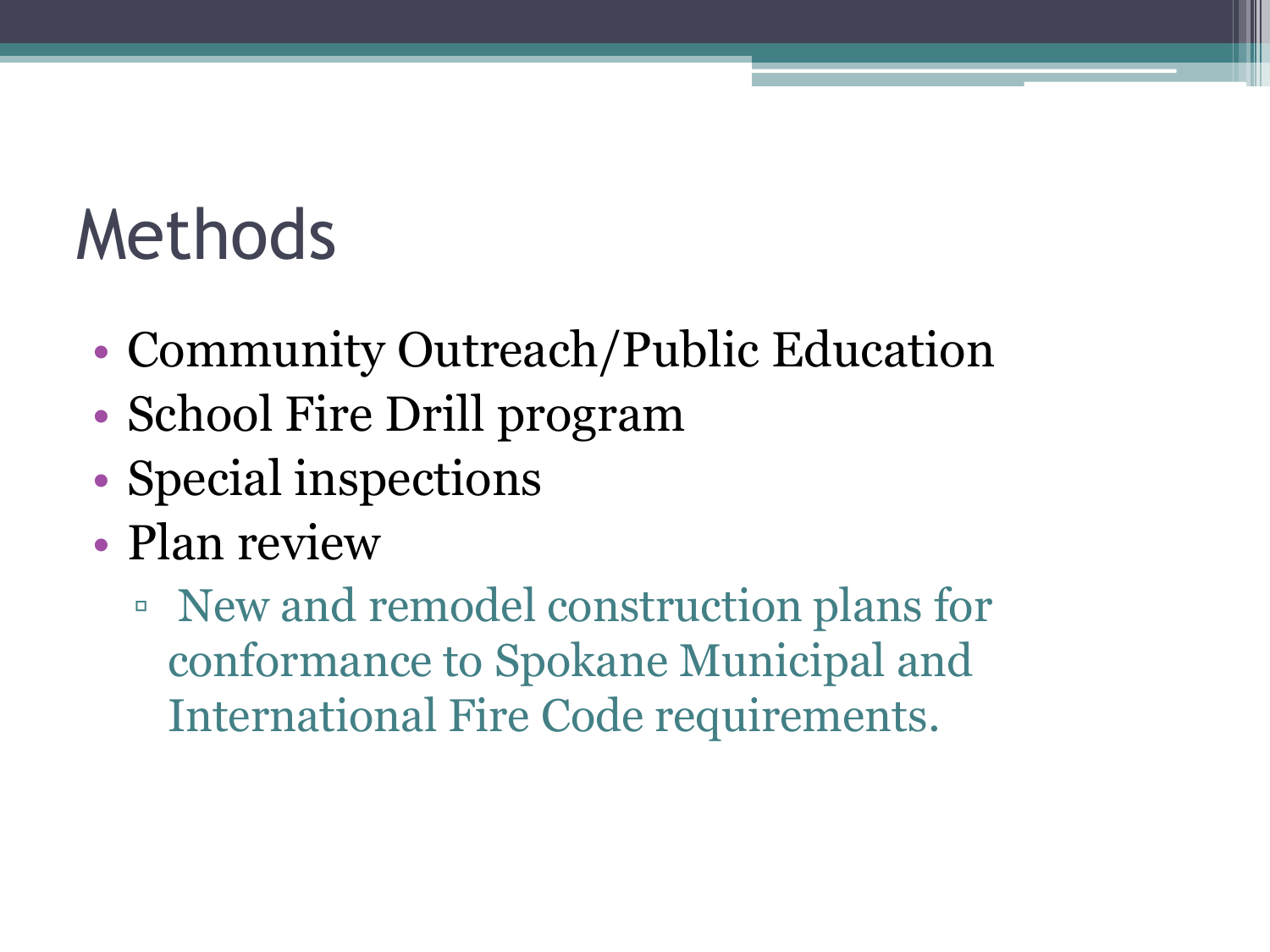- Fire Protection System Maintenance and Records Management
	- Service records for fire sprinkler systems, fire alarm, kitchen range hood suppression systems, private hydrants, above and below ground storage tanks, etc.
- Special Event permit
- Site inspections
- Education/behavior modification
	- Onsite explanations/civil infractions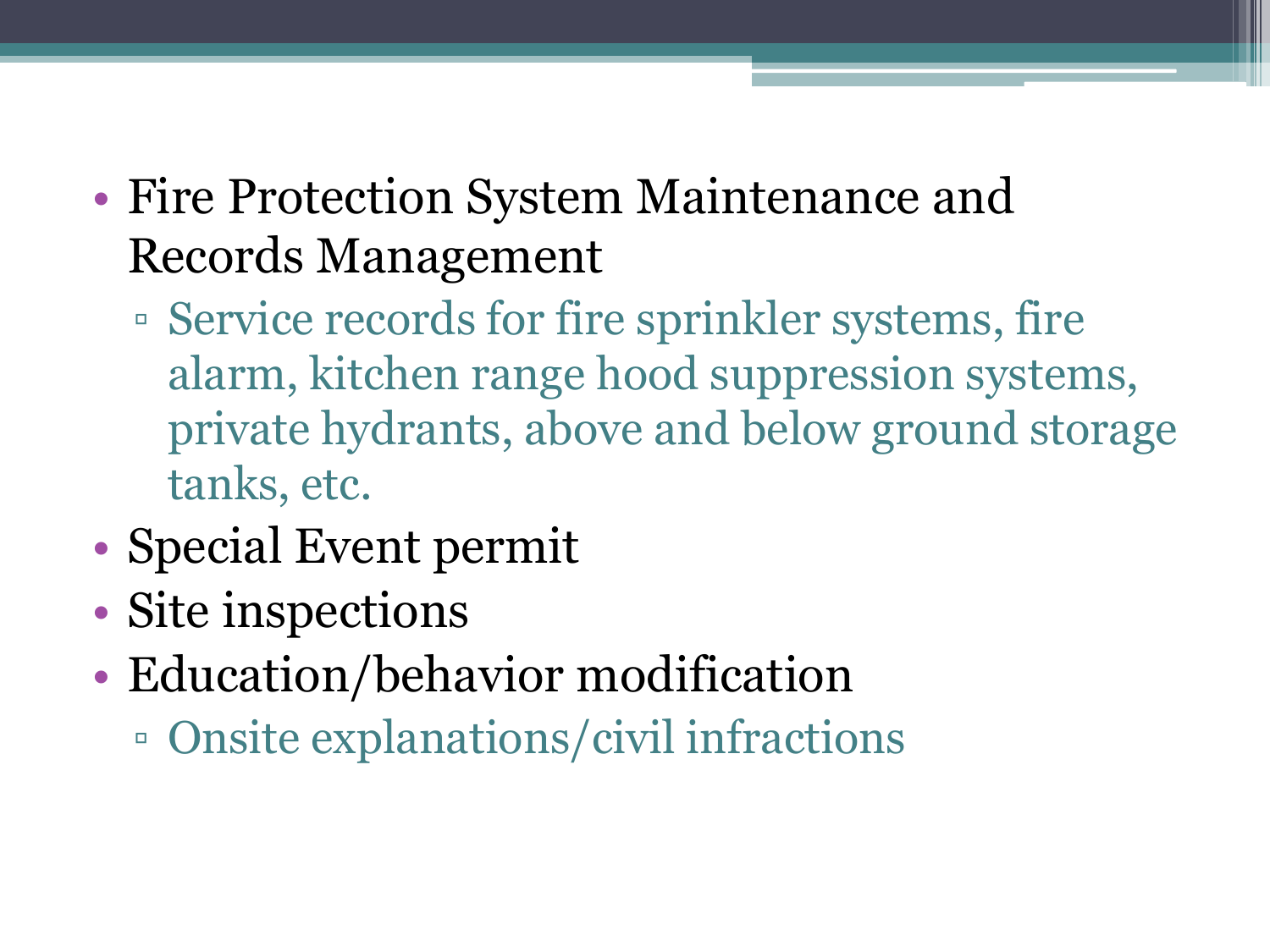# Deputy Fire Marshals

- Spokane Fire currently has 5 Deputy Fire Marshals.
- Four Certified as Level I and II Fire Inspectors by the International Code Council.
- Limited commission officers. Ability to write civil infractions.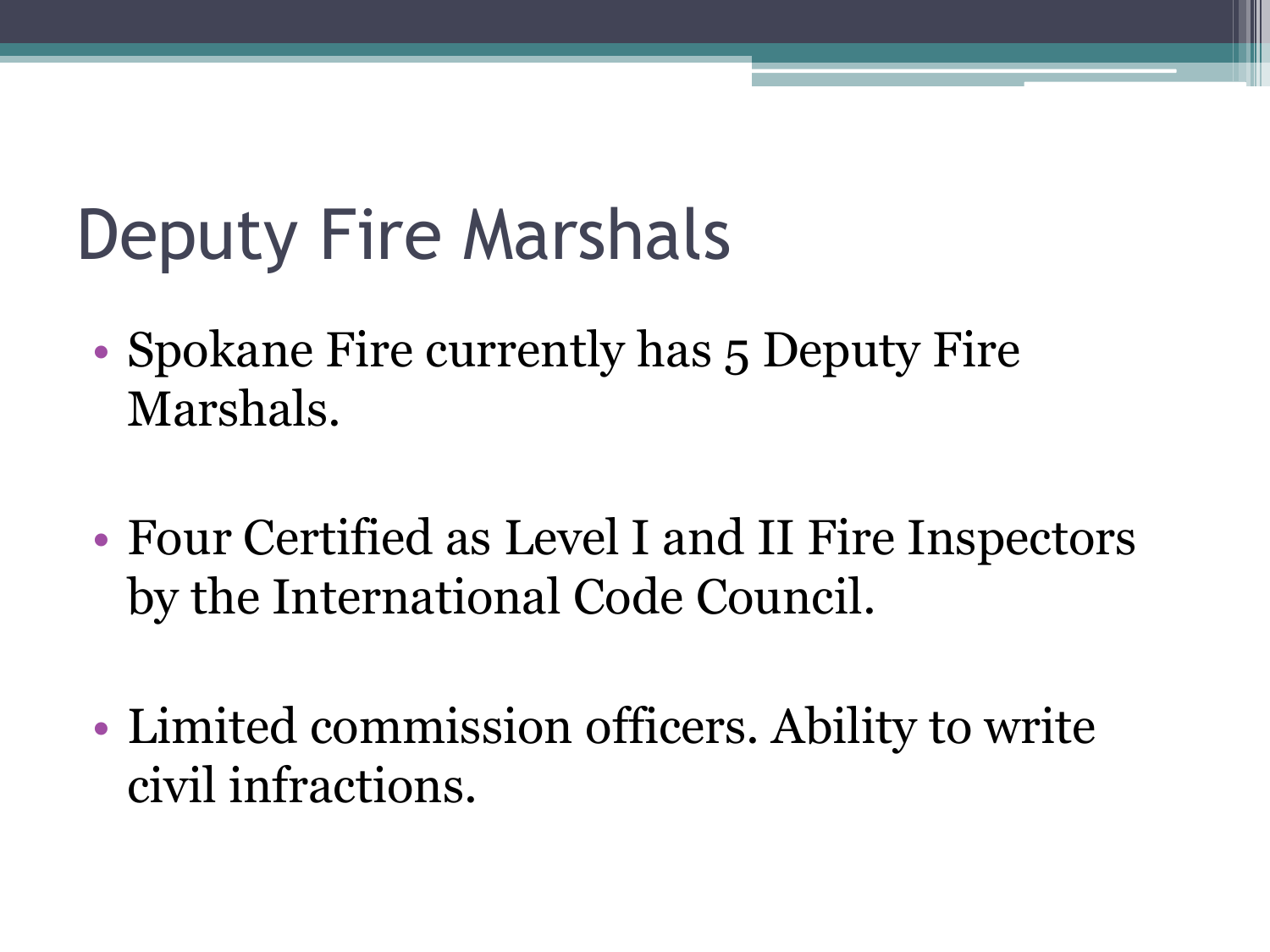- Conduct site inspections for *operating permit*  renewals to ensure code/safety requirements are maintained.
- Conduct site inspections for new construction and existing building remodels for Fire Code compliance.
- Review service reports from third party independent service companies for required life safety systems, known as *renewable activities*.
- Respond to complaints about building safety.
- Issue Notices of Violation (NOV) for fire code deficiencies to responsible party. Verifies corrections are completed.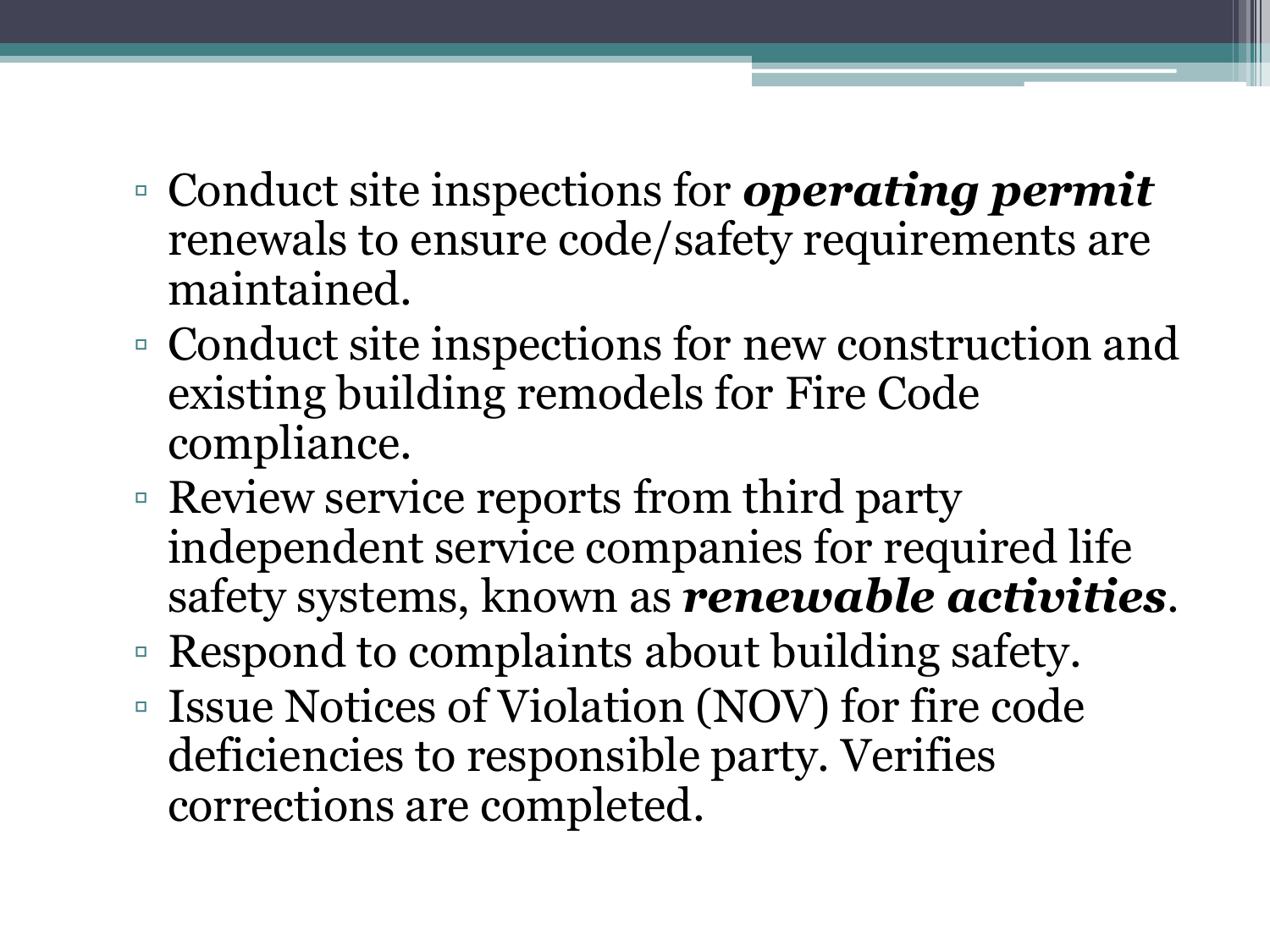# Long Term Rentals

- Would fall into the classification of a residential occupancy (R2) in the Fire Code, primarily permanent in nature. Not all R2 occupancies are rentals and includes Convents, Monasteries, Dormitories, etc. Fire does not track whether the activity is a rental or not.
- Would not include single family residential, duplexes or other units that have less than five units/guest rooms (Spokane Municipal Code, 17F.080.110).

#### Concerns

- Site Access (can we get to all parts of the building we need to) and site fire flow (do we have enough water at the site for the size of the building).
- Egress pathways and exits, extinguishers, Premise and Unit I.D.
- Maintenance of any required life safety systems such as sprinkler or smoke detection systems, which are called renewable activities in our permit management system.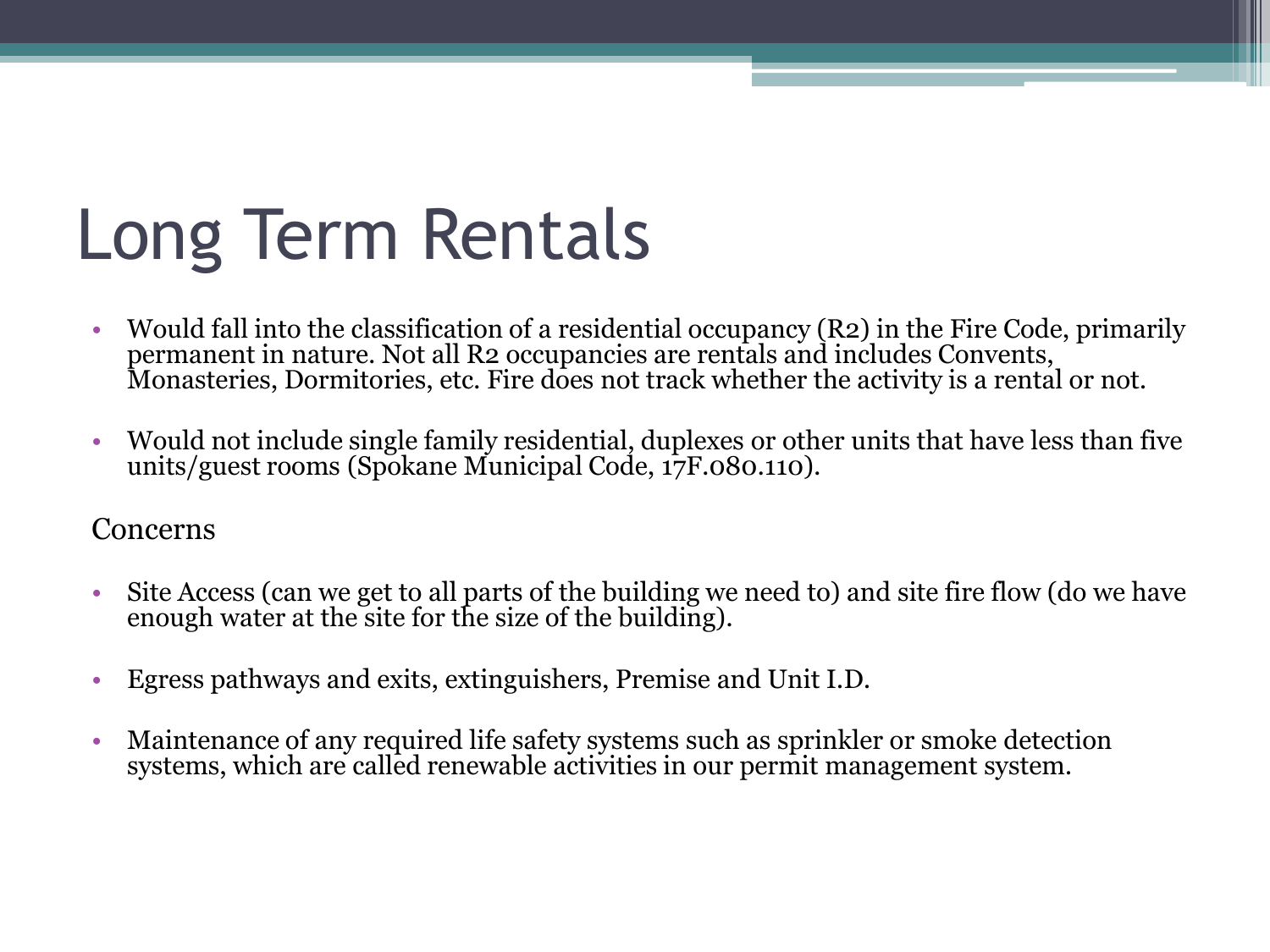Usually no *operating permits* associated with this type occupancy.

Spokane Fire Department (SFD) does not currently conduct routine annual building inspections. Site building inspections are held on a complaint based system unless there is an operating permit for the location.

SFD reviews service reports for required life safety systems (sprinkler systems, fire alarms, range hoods) from third party independent contractors.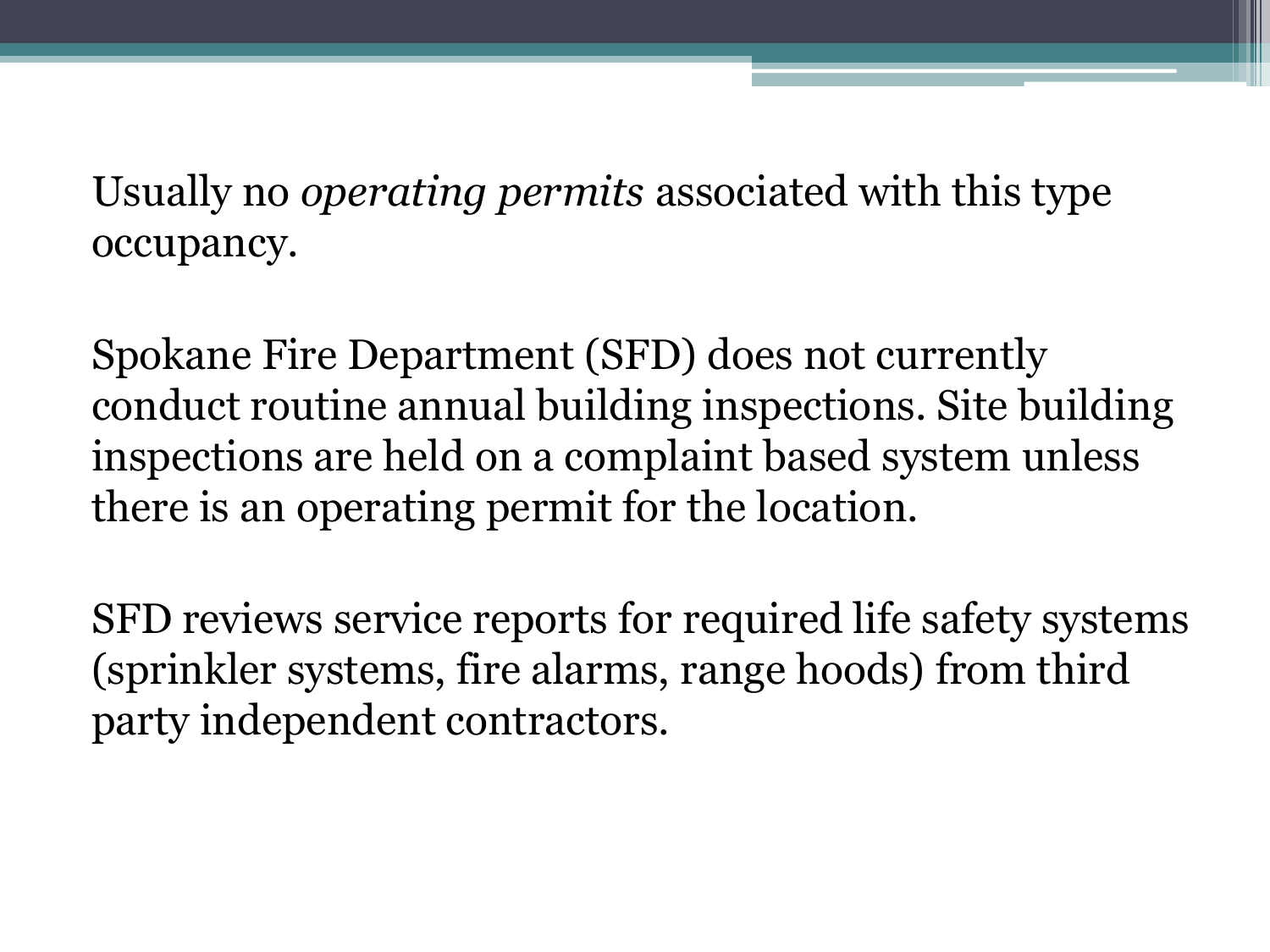- Approximately 820 sites identified as possible long term rentals or apartments in Fire's permit system.
- 327 of those sites, or 39.8% had one or more NOVs issued to them in 2014.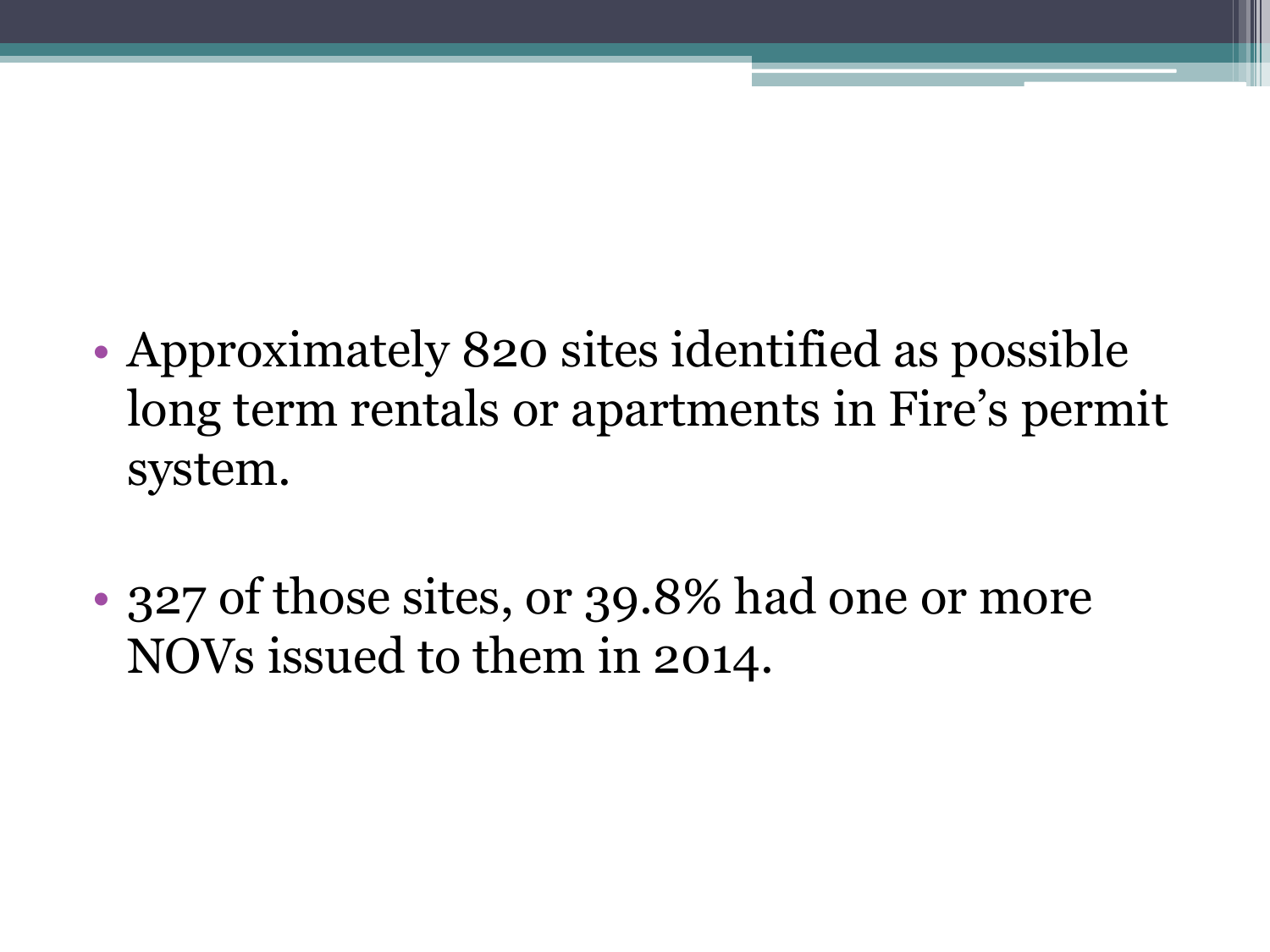#### **Long term Rentals Sites**



Rentals with NOV's Rentals without NOV's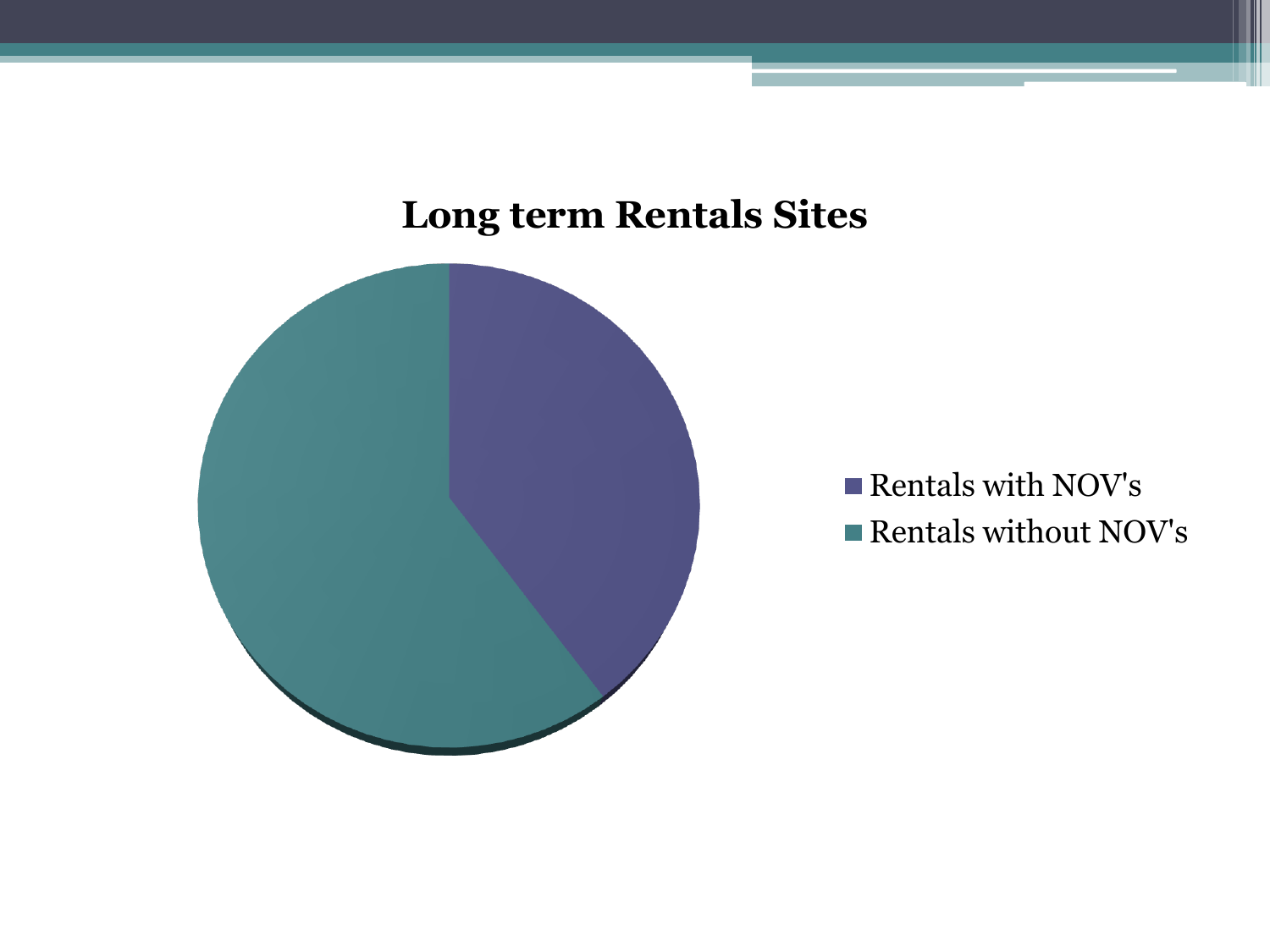# Management/Owners Who's in charge and where are they? Engaged Onsite regularly Educated Accountable Available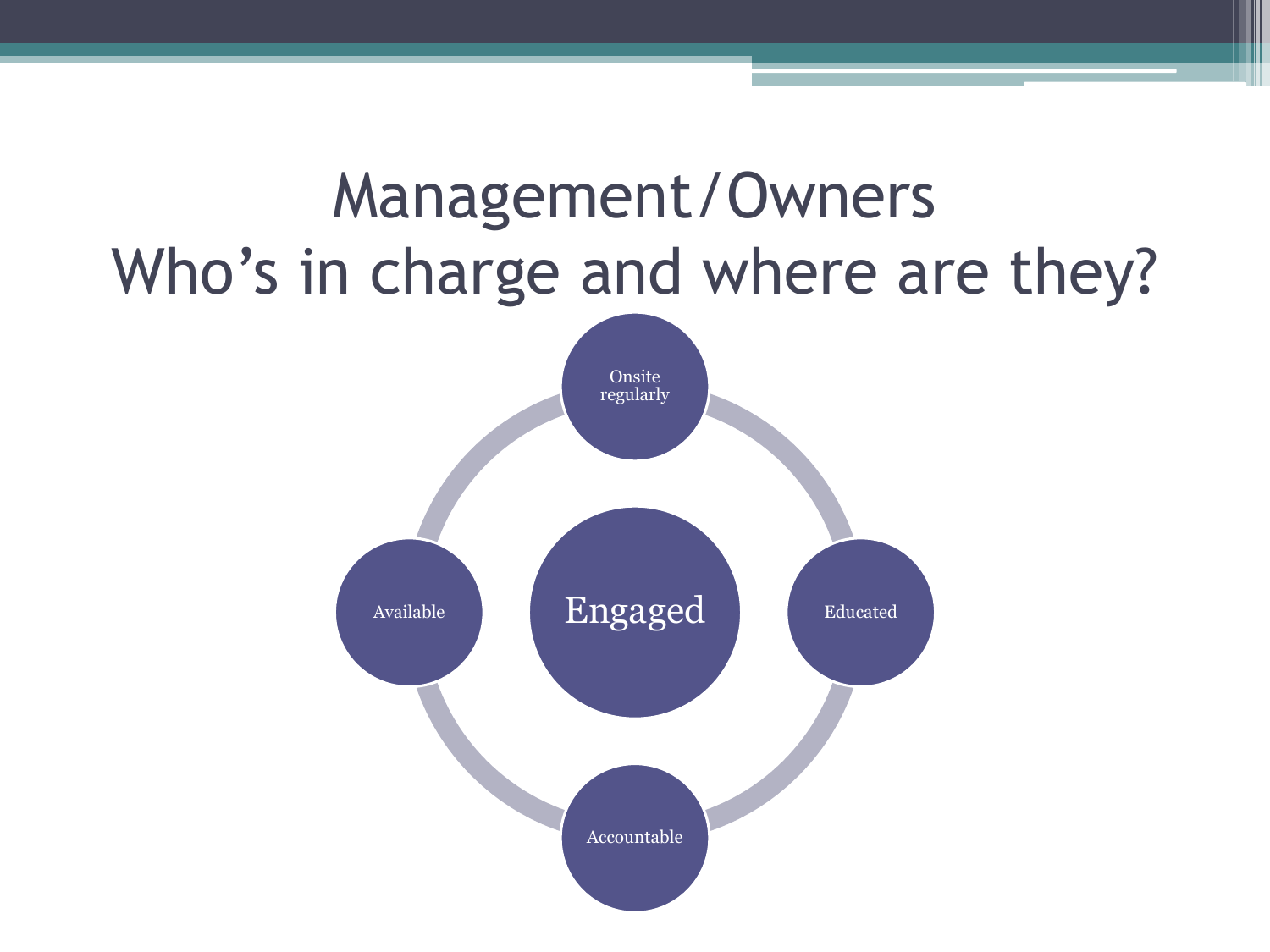

#### Large Complex, Probably professional management.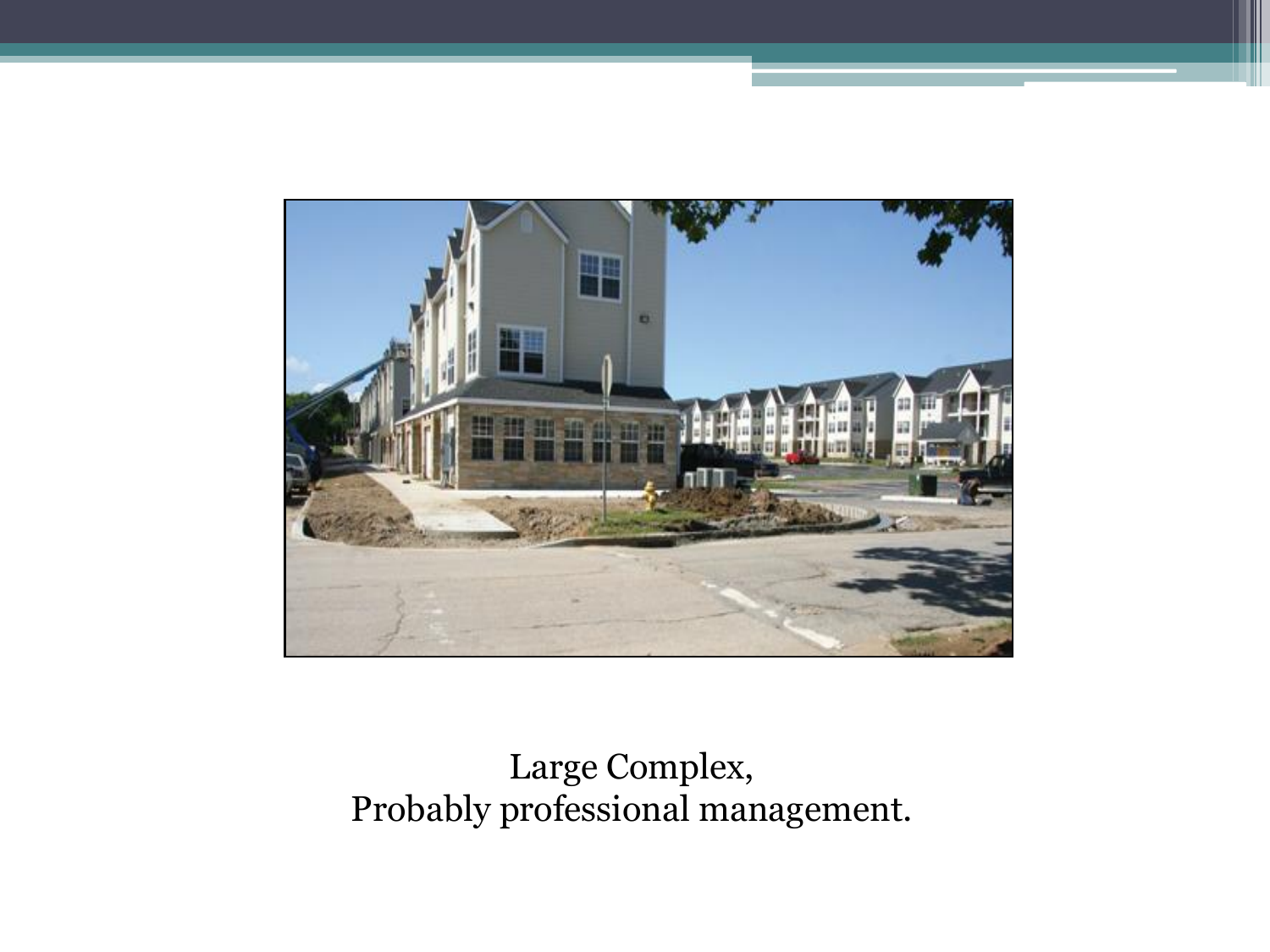

Could be professionally managed, could be managed by the building owner.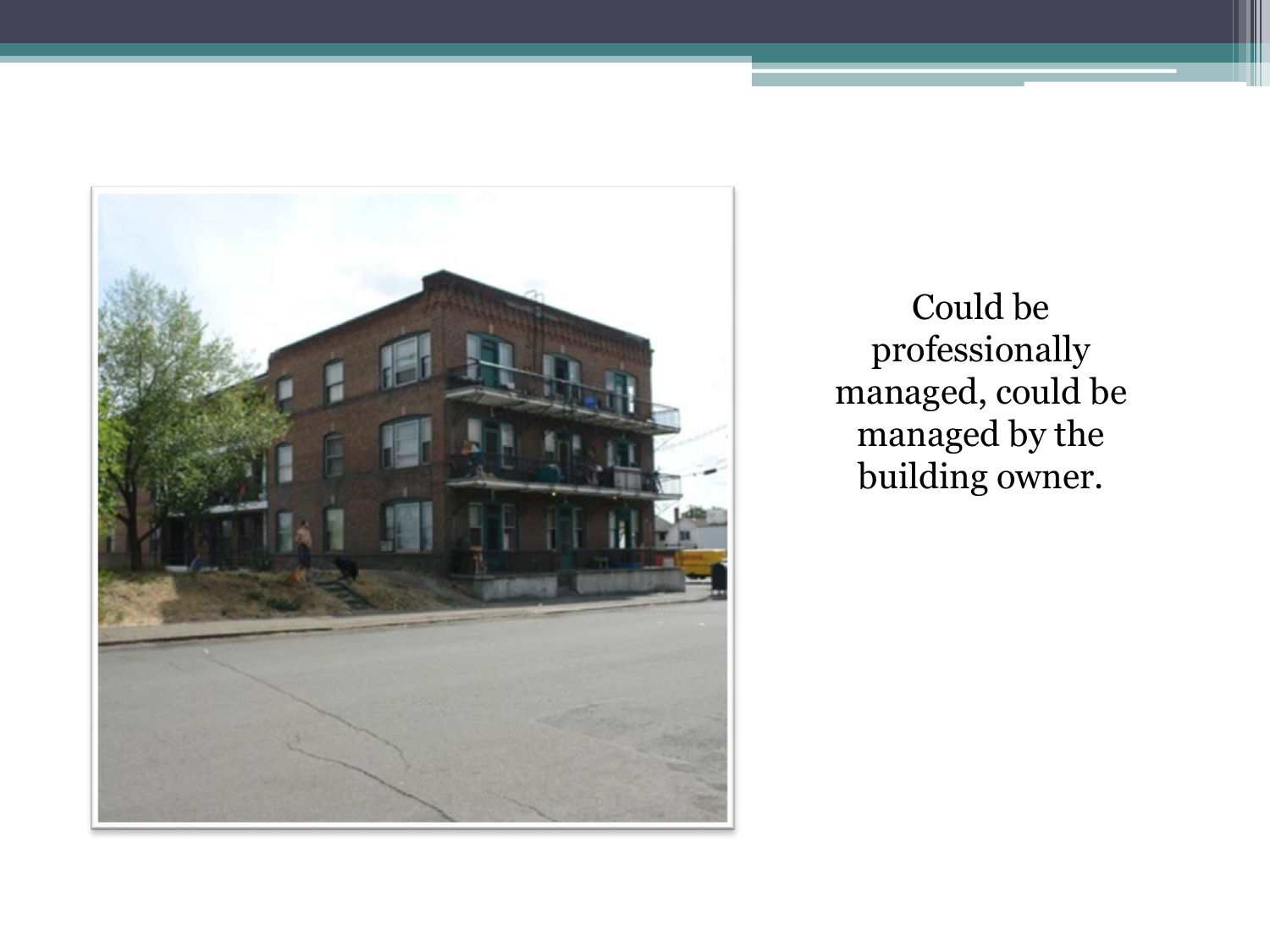# Out of City/State Owners

- Not always active in the property.
- Can be difficult to contact.
- Don't always have an onsite manager, or if they do, the individual is not always trained in his or her responsibilities.
- Of the 820 sites identified as Apartments in Fire's permit system, about 42% of the owners do not live in the City.

Locations matched to County Assessor info for owner addresses.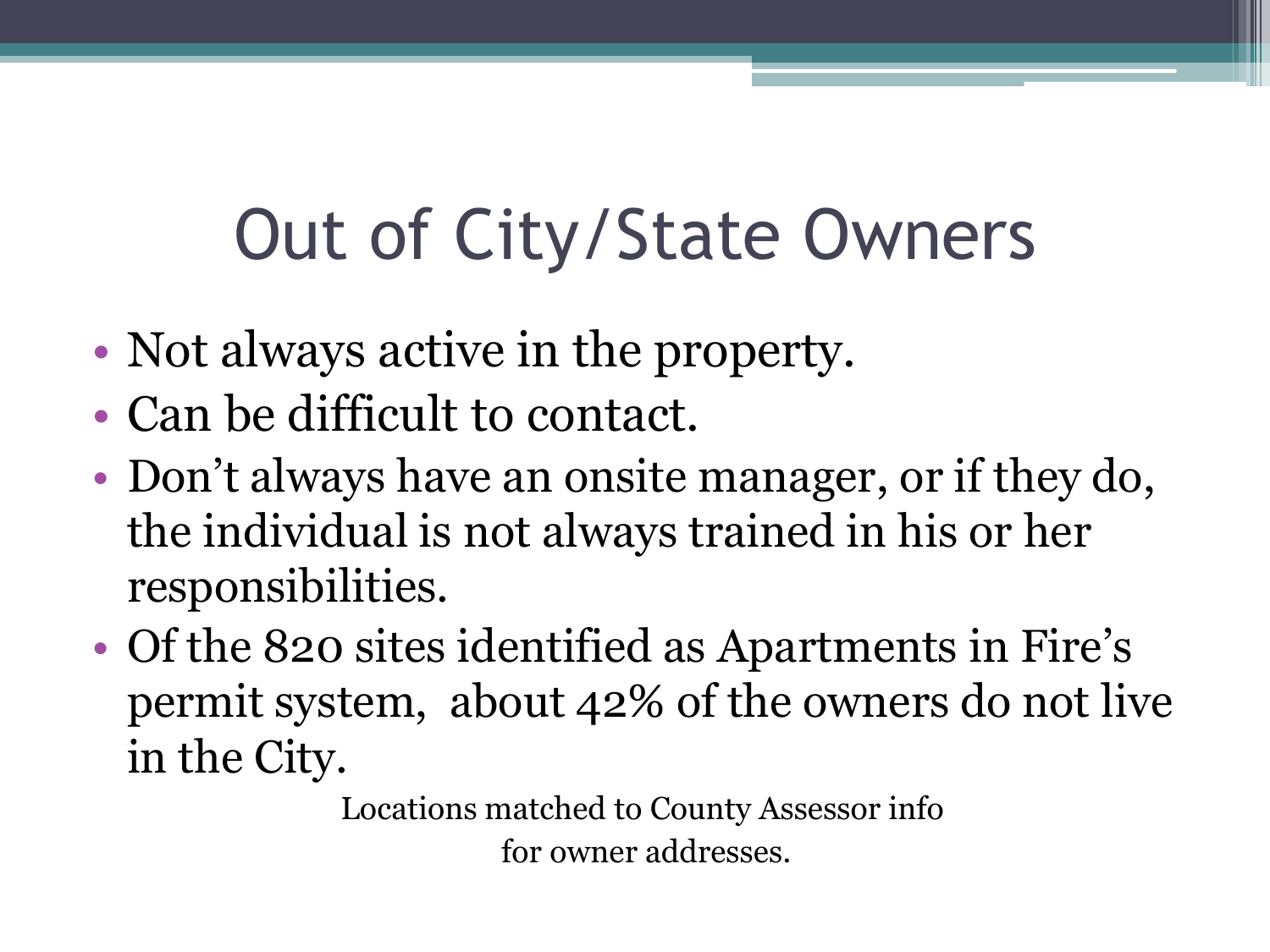#### Not the result of an engaged manager!

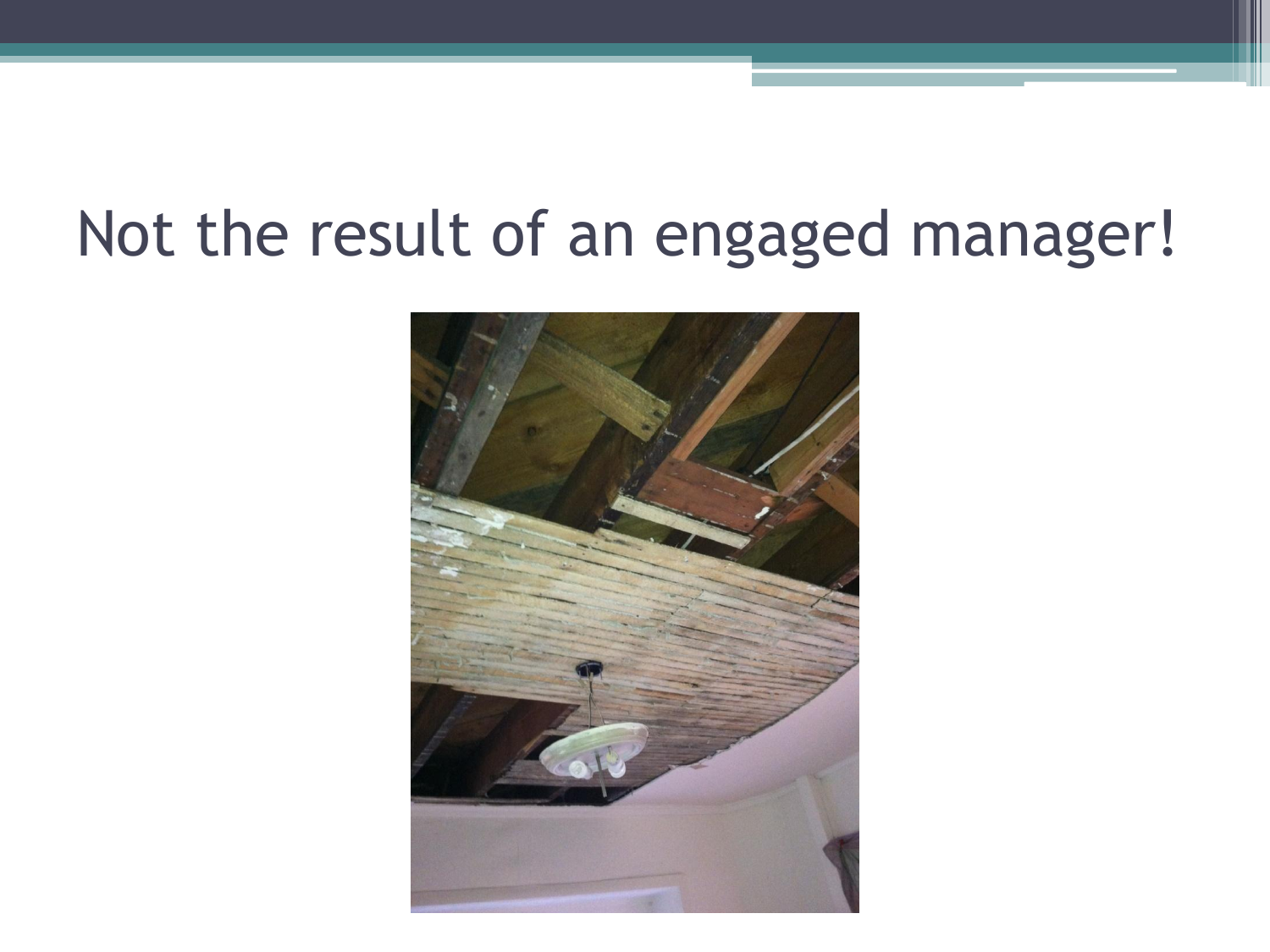## Damaged horn/strobe

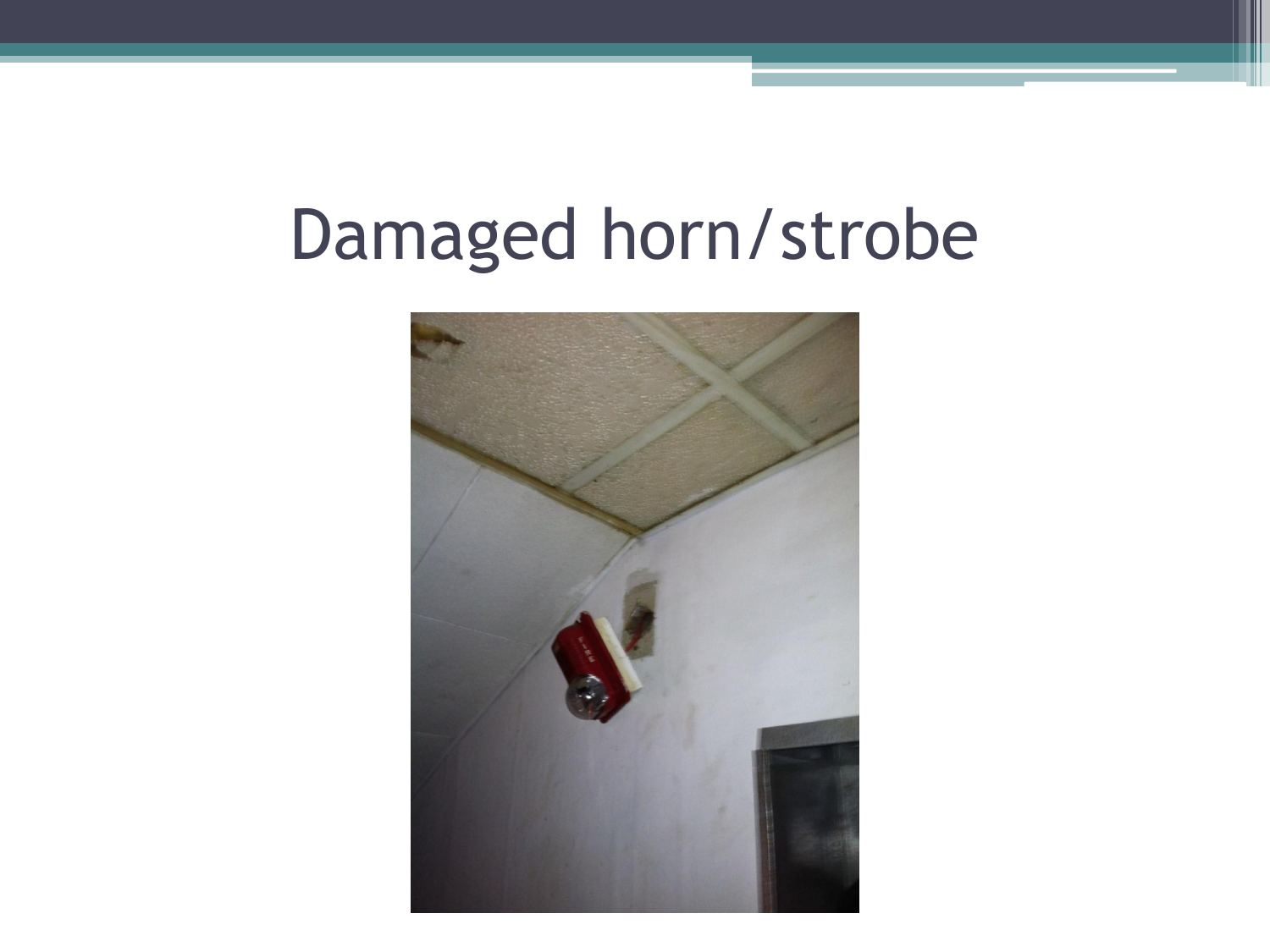# Missing FDC caps

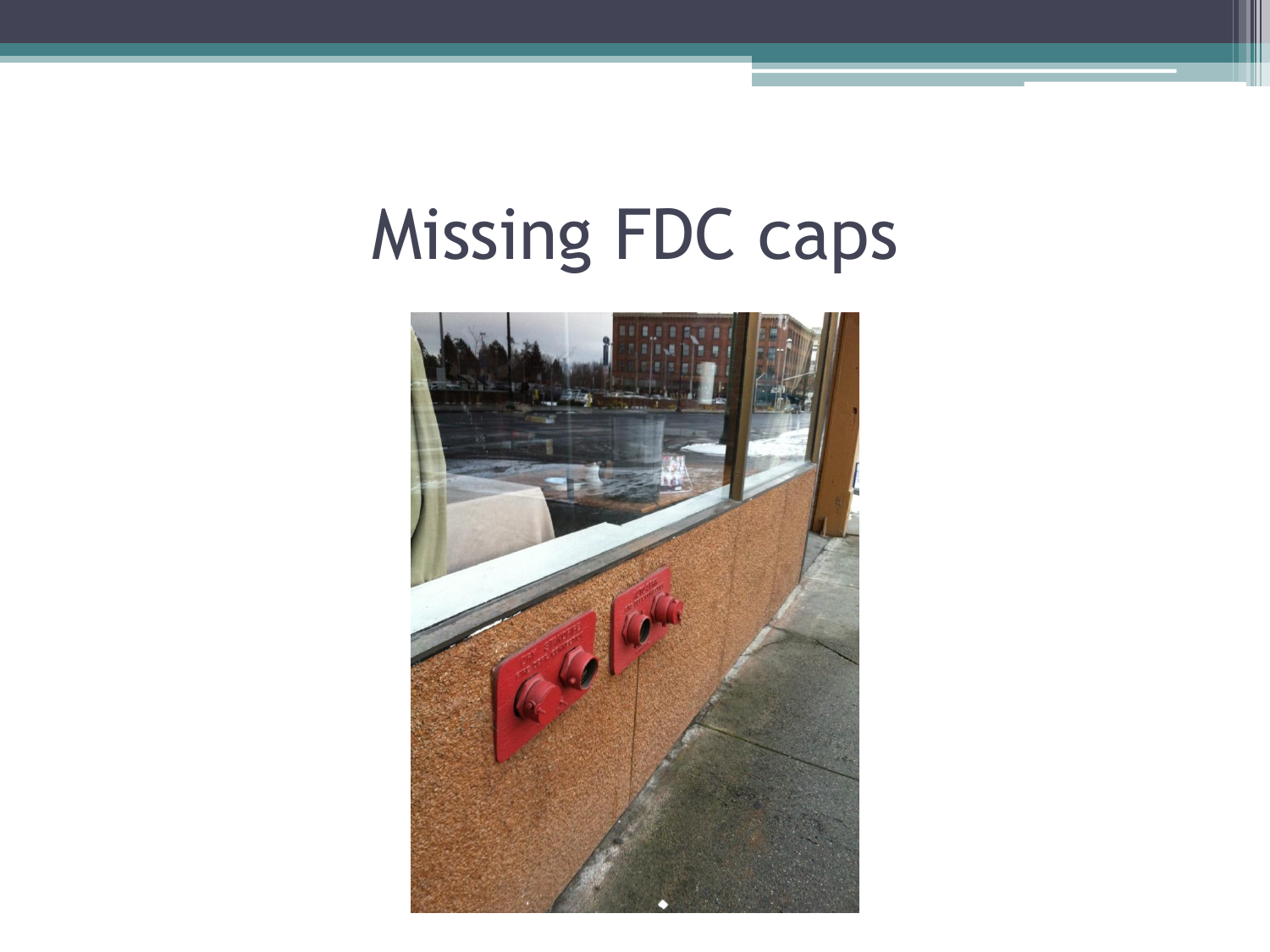## Damaged Exit Sign

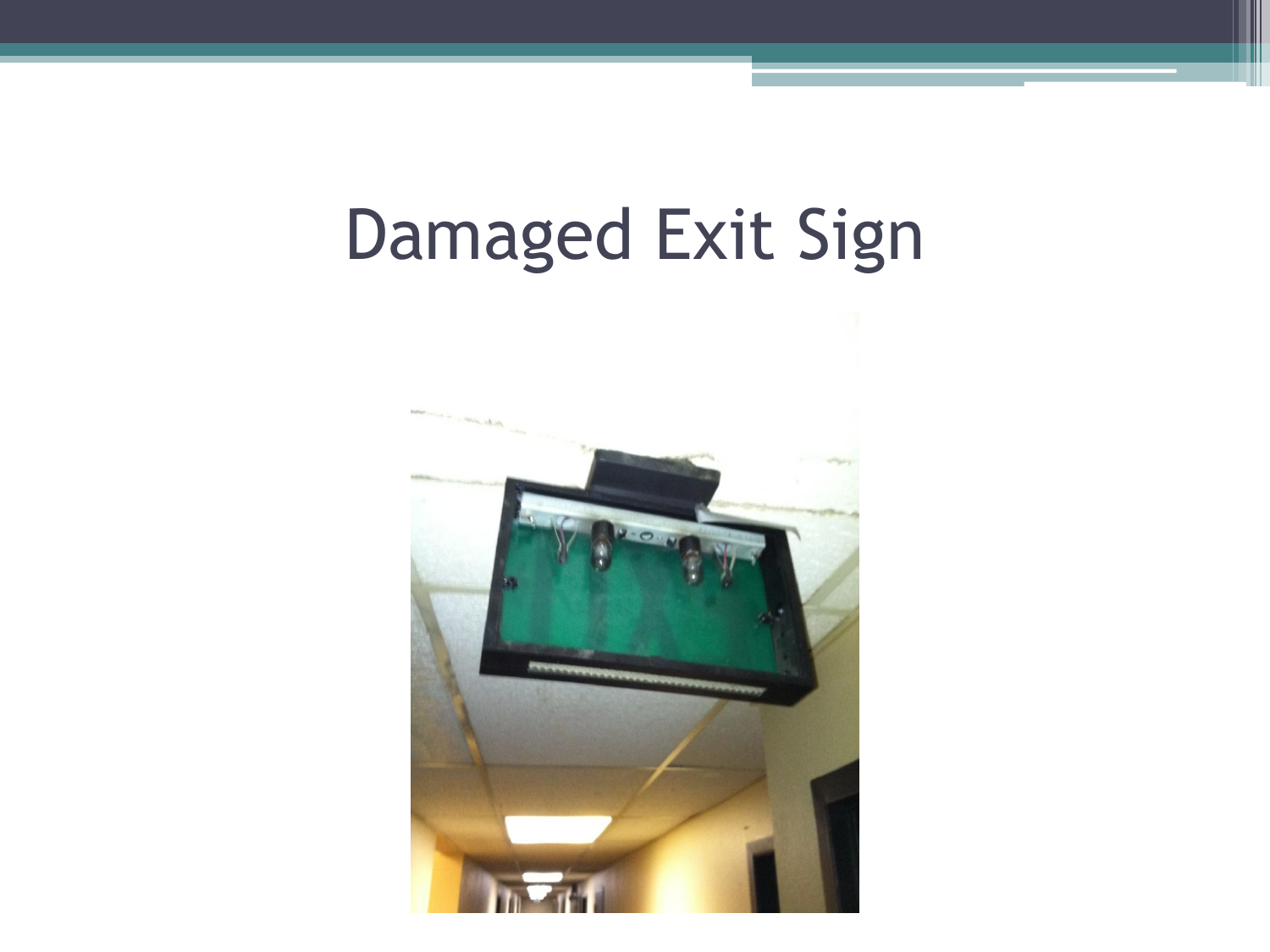### Heat Detector

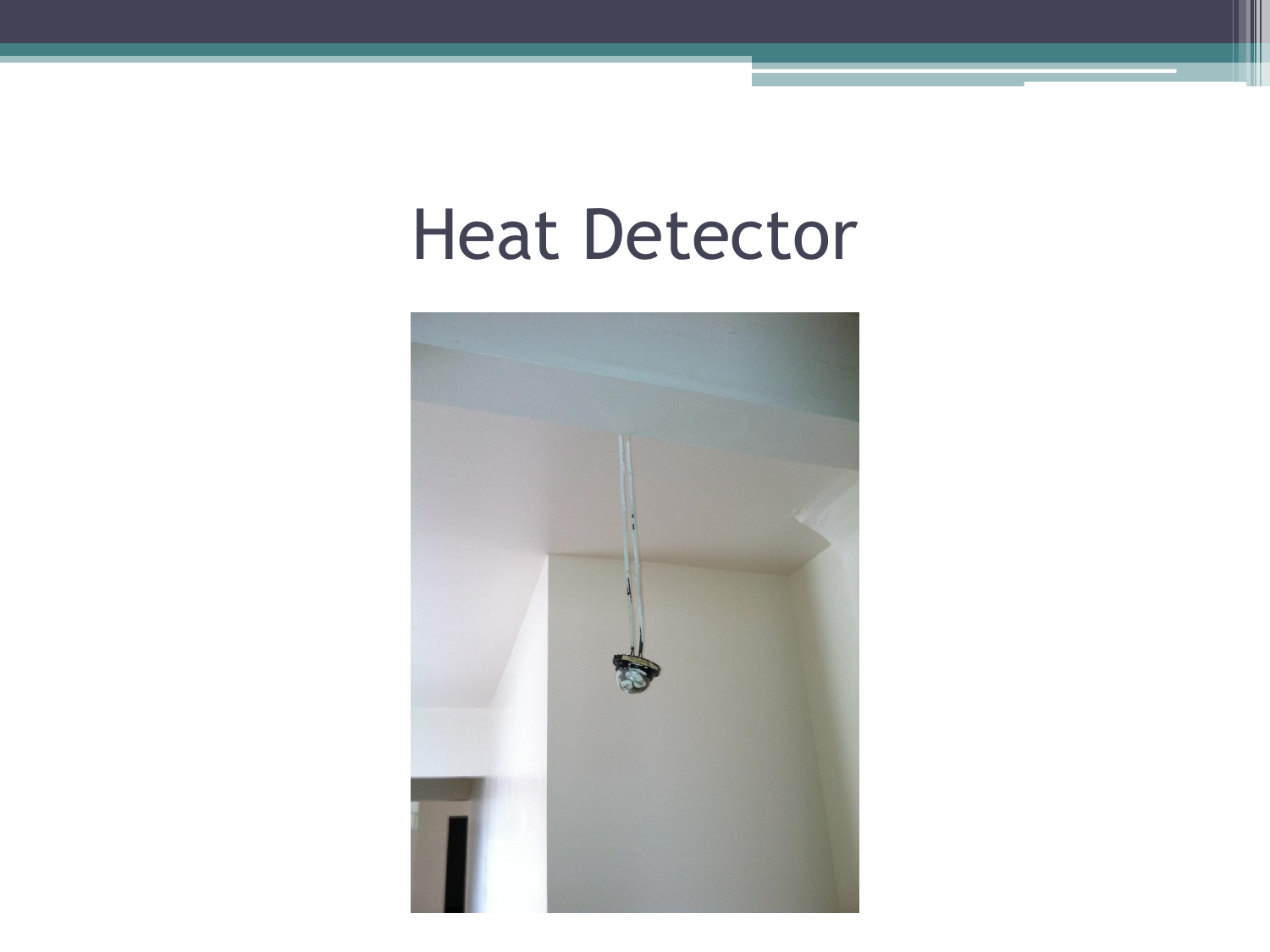### Maintenance Issues?

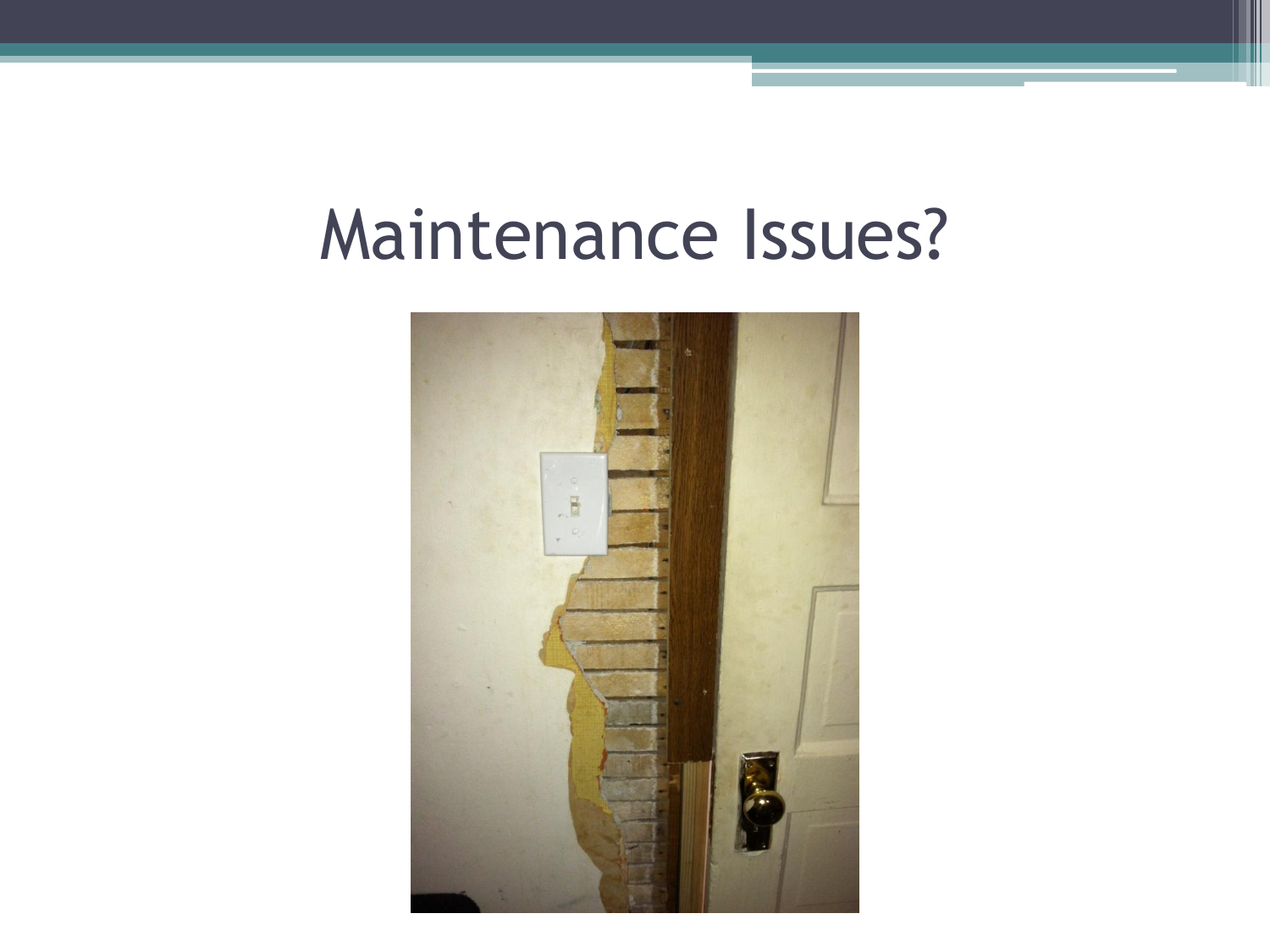#### Compliance Based Enforcement System

- Accela permit system or Fire Inspector issues NOV with compliance date.
- Compliance date depends on the number and severity of the deficiencies.
- Civil infraction may be issued, but if repairs are made 48 hours prior to the Court date, a certificate of correction must be issued if requested.
- No frequent flyer points. Starts again with a clean slate.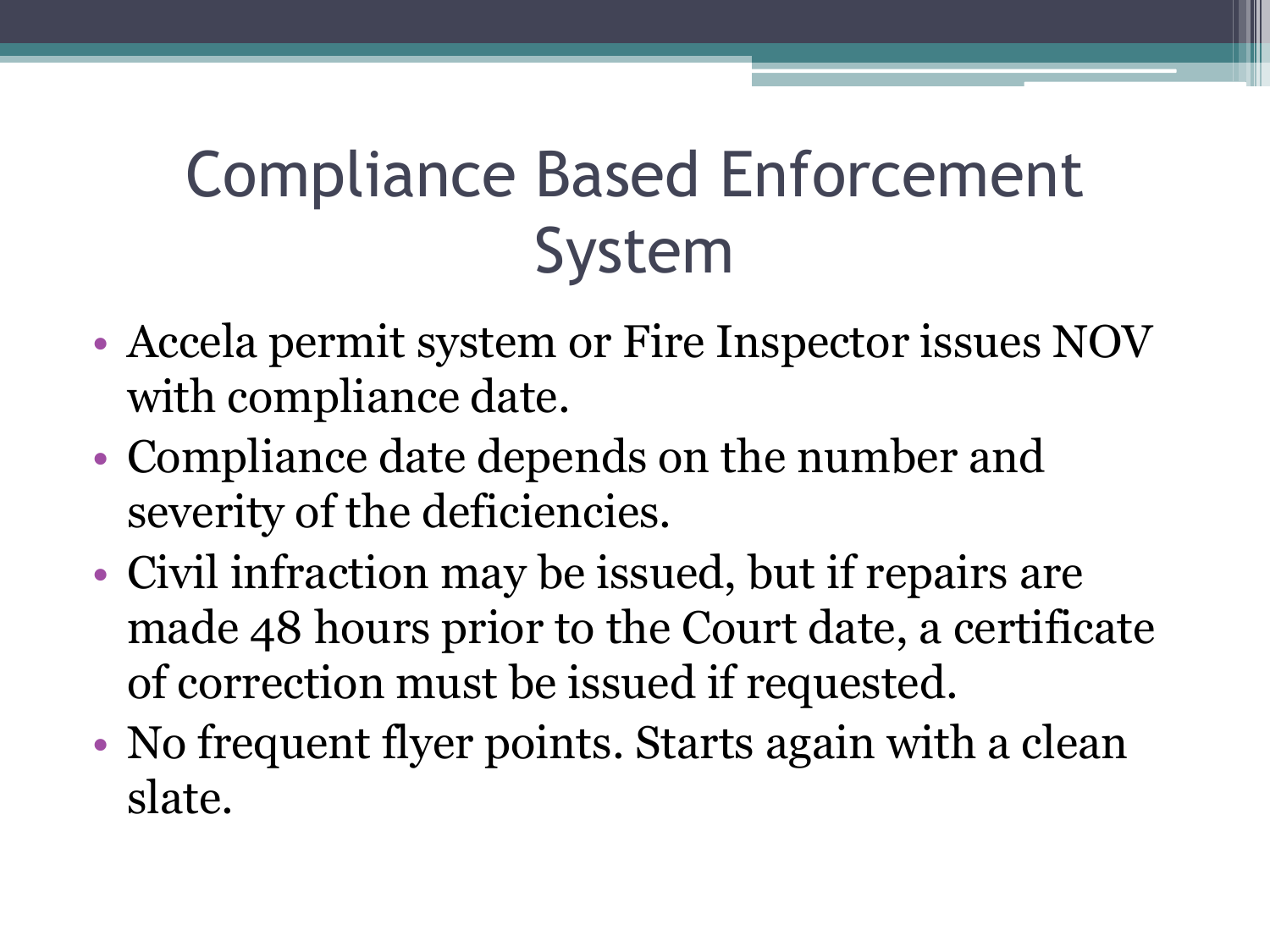## No Harm, No Foul?

- In 2013 one apartment complex was issued 11 Notices of Violation dealing with fire alarm and sprinkler service reports.
- The same complex was also issued 11 Notices of Violation in 2014 for fire alarm and sprinkler service reports.
- A similar sized complex on the opposite side of town was issued zero Notices of Violation in 2013 or 2014.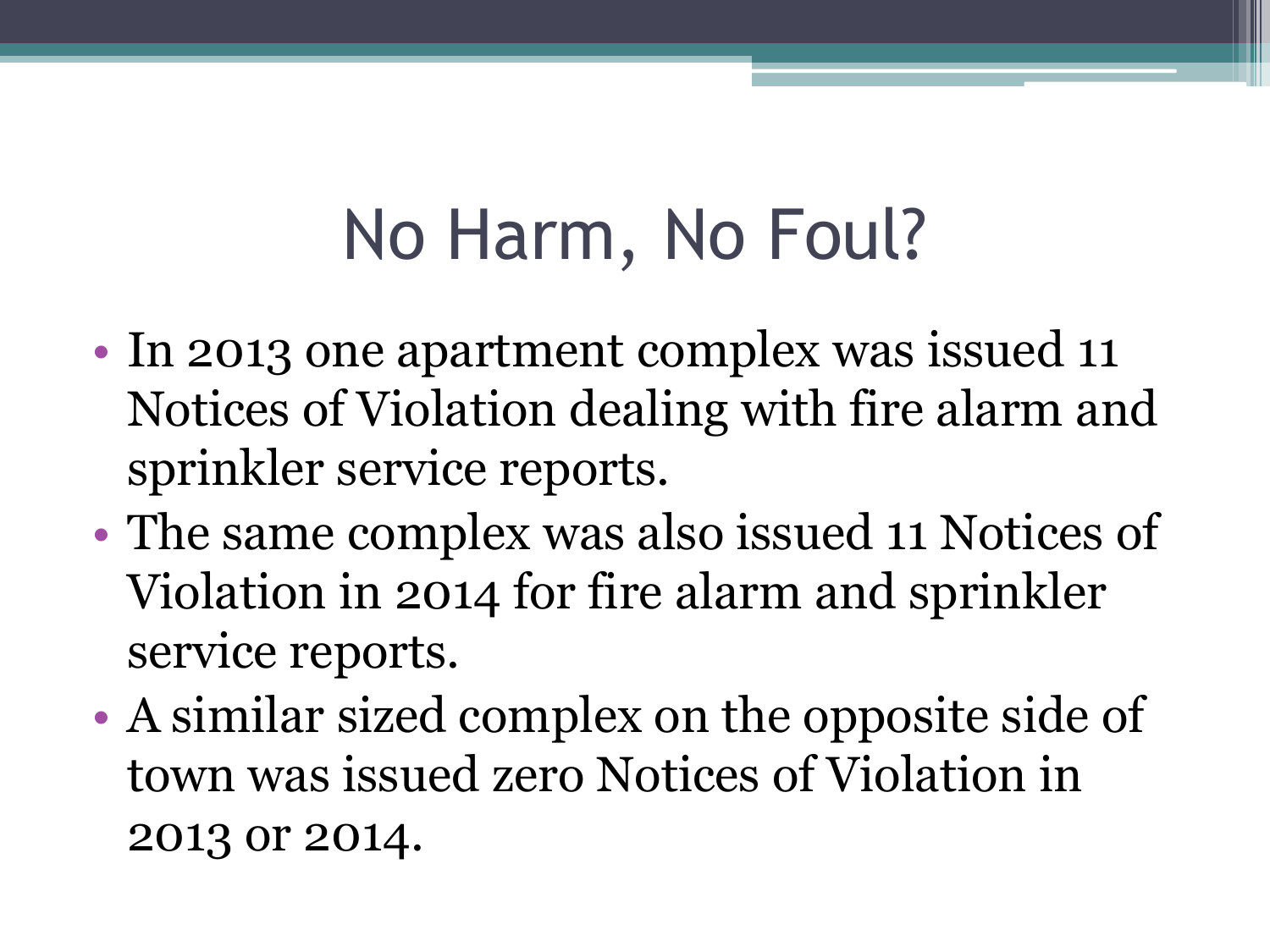# So, What is missing?

- A system that provides inspections other than those based on complaints.
	- Required third party inspections?
- A training program that educates property owners, managers and renters.
	- Housing standards, code requirements, landlord/tenant laws, etc.
- A program that rewards clean records and penalizes repeat and consistent offenders.